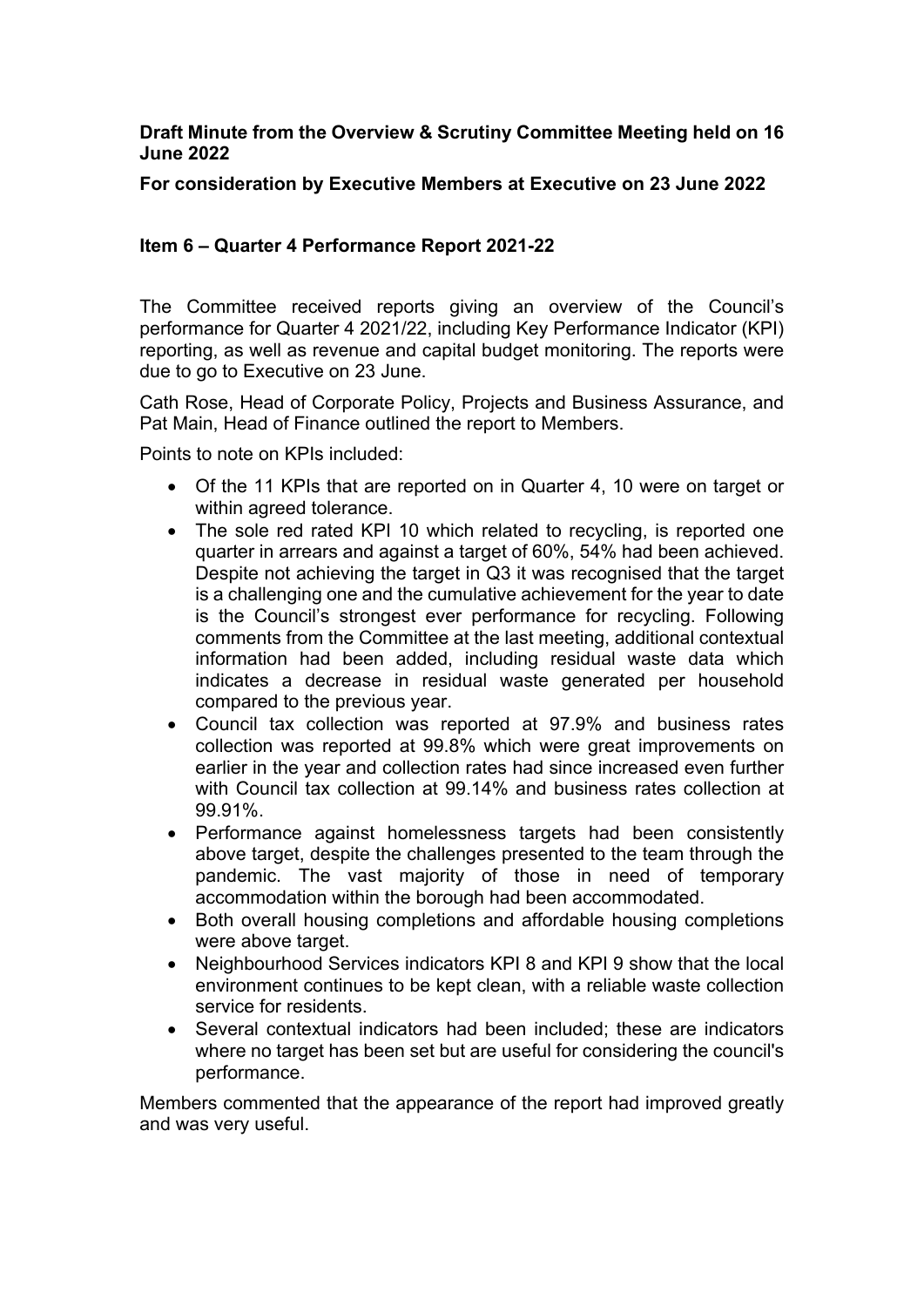Members made comments and observations on the following areas:

**Homelessness** – Members asked whether the figures for homelessness could be compared to the previous year in order to predict a final figure for the end of this year. It was confirmed that the figures fluctuated throughout the year, and individual cases often spanned reporting quarters, however a comparison with the previous year could be sought. A written answer would be provided by the Head of Corporate Policy, Projects and Business Assurance after the meeting.

**Affordable Housing and affordable housing completions** – Members asked how many of the affordable housing completions are socially rented and how many are affordable rented. Members also asked whether the KPI was green rated based on over delivering on the number of homes in one particular year, which might cause other problems in the medium to long term. It was confirmed that the way in which the data is collected from planning applications does not allow for distinction between rent levels as affordable and social rent. However, the title of the tables in the document would be amended to reflect that it relates to affordable rent and social rented combined. The local plan sets a numerical target for affordable housing of 1,500 over the plan period and the Council was on target to achieve this. A written answer would be provided by the Head of Corporate Policy, Projects and Business Assurance after the meeting.

**Staff Turnover and Staff Sickness Absence** – Members asked whether numbers of staff working in the offices / working from home should be reported. It was confirmed that there was some tracking of numbers of staff working in the offices for track and trace purposes, as well as those members of staff required to physically attend work. It was suggested that this be reported to the Employment Committee.

**Corporate Complaints** – Members asked whether stage 2 complaints were investigated by a different officer / department to the stage 1 complaint. It was confirmed that the investigating officer at stage 2 would be from a different department to the investigating officer at stage 1.

Points to note on revenue and capital budget monitoring included:

- The final outturn position would be finalised when accounts for the year were complete, but no significant changes were expected.
- There was a £0.9 million underspend on the service budgets.
- There was a £0.4 million overspend in Central Budgets mainly due to a year-end payment to Surrey Pension Fund.
- Covid-19 income losses were just over £1.0 million (after Government grant contribution).
- The result of these three items was a net revenue budget overspend of £0.541 million which was funded through a call on the £2.0 million Reserve that was set aside for Covid-19 income losses, leaving a balance on the Reserve of just under £1.5million.
- Capital expenditure at £35.7 million was below the programme budget for the year.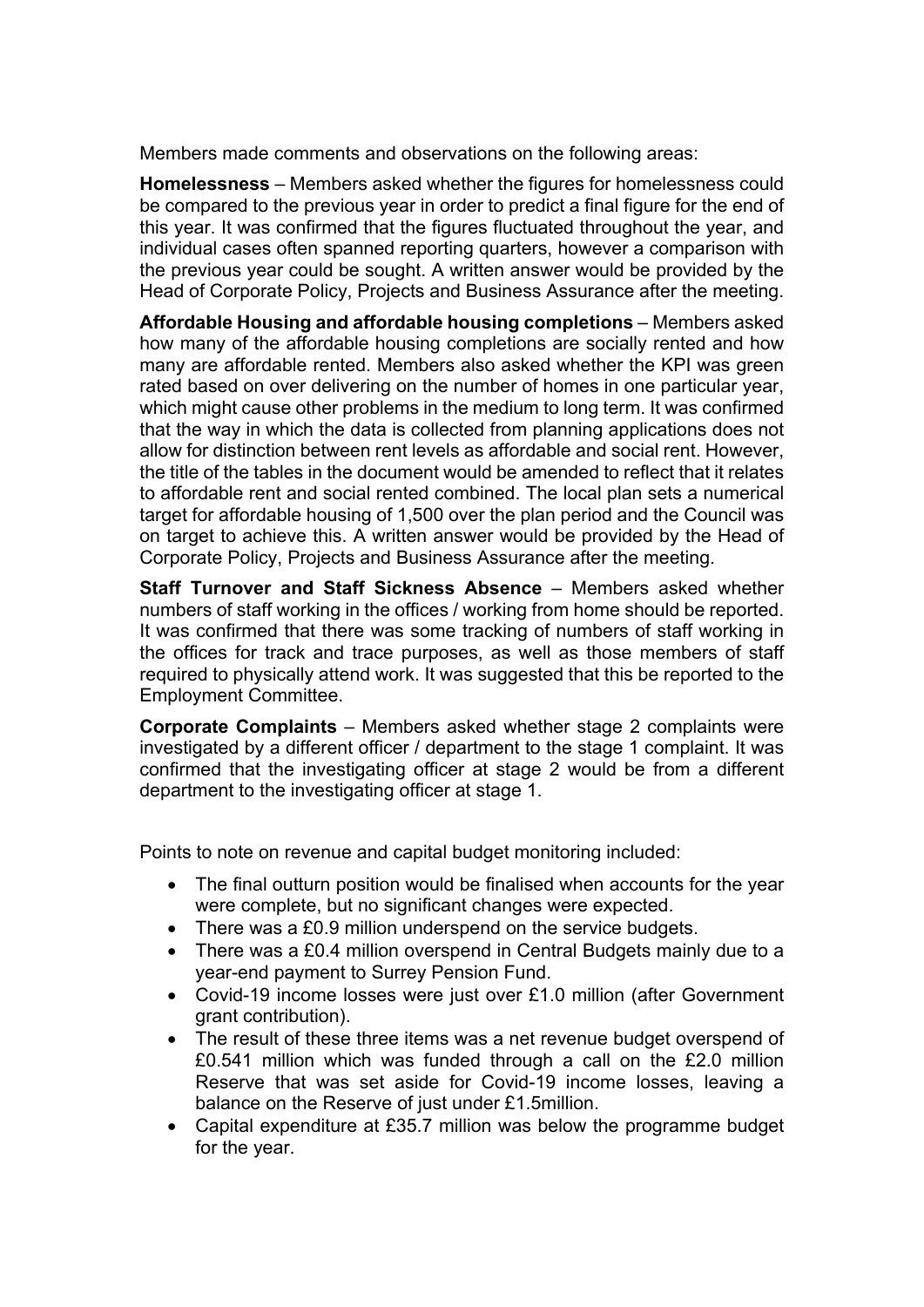- The variance was a combination of slippage (£101.7 million) and underspends (£3.7 million). £37 million was being carried forward to 2022/23 while the remainder, comprising sums previously allocated for commercial investment, would be added back to the programme when business cases were approved.
- Overall, it had been another challenging and complicated year from a financial perspective due to the continued impacts of the pandemic, but those impacts had been monitored closely and the year had ended with a net underspend on the underlying service and central budgets and healthy reserves.

Members made comments and observations on the following areas:

**Capital Programme** - Members asked, with regards to Marketfield Way and other developments, what is the financial impact of delayed completion on income forecasts and is that impact being borne by the Council, or by the contractors. It was confirmed that a more comprehensive response on the impact of both the revenue and capital income would be given at a future date when more information became available. Members agreed that this project would be considered at a future meeting.

**Covid-19 Income Losses** – Members asked whether there was an update on grants from Government regarding Covid losses. The Head of Finance confirmed that all expected Government support had been received by yearend and that this had matched the expenditure incurred.

Members referenced the £1.3million loss in car parking and other income and asked what the budget for 2022/23 would be. The Head of Finance confirmed that the budget for 2022/23 had been reduced by £1.1 million to reflect postpandemic forecasts; actual receipts compared to this revised budget would be monitored and reported throughout the year.

**Garden Waste** – Members asked how significant additional income was generated by the service during the year and would this income go some way to offsetting the income losses from car parking. It was confirmed that the increased income was due to signing up additional new customers to the garden waste scheme, above the number predicted when the budget was set. This additional income had contributed to the net underspend on service budgets which in turn had helped mitigate COVID-19 income losses for the year.

**Street Cleansing** – Members enquired why street cleansing had incurred a £6k additional spend on postage. The Head of Finance agreed to provide a written answer following the meeting.

**Service Budget Variances** – Members asked whether the variances had been taken into account when setting the budget for 2022/23 or had they been "oneoff" variances. The Head of Finance confirmed that historical budget outturn results were considered during budget setting.

**Data Insight** – Members asked what benefits are derived from the Data Insight expenditure of £172k. It was explained that this was a relatively new initiative for collating information from internal and external sources to present to management and Members to support decision-making and planning. The